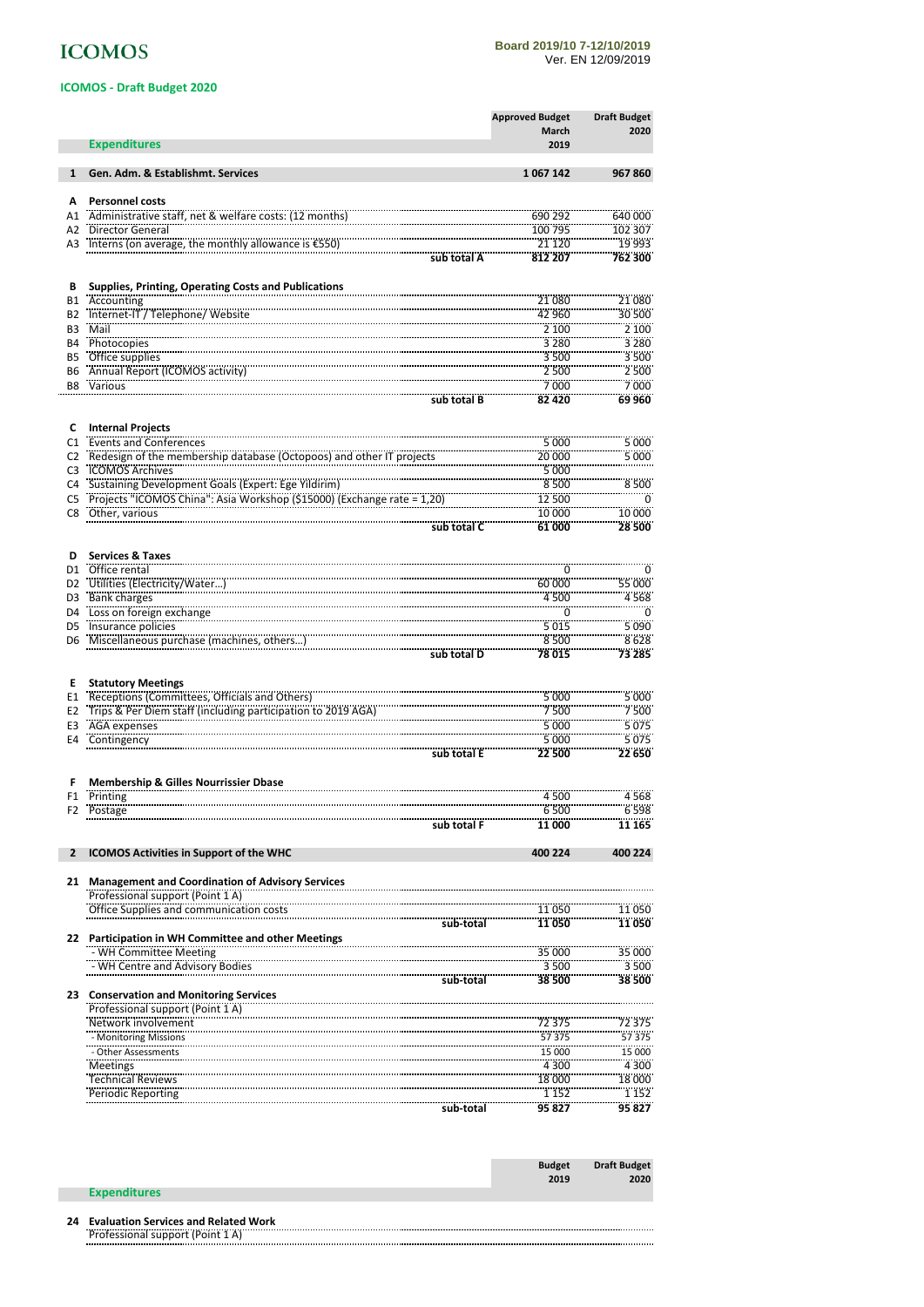| Network involvement in nominations        | 137 660   | 137 660 |
|-------------------------------------------|-----------|---------|
| <b>Evaluation Reports</b>                 | 151       | 151     |
| Word Heritage December Panel              | $\Lambda$ | 44 776  |
| Word Heritage March Panel                 |           | 6 160   |
| Statements of Outstanding Universal Value | 5 100     | ; 100   |
|                                           | 254 847   | 254847  |

## **25 Proofreading of Desk Reviews and Others supported by ICOMOS**

|                | - Proofreading                                                                                                                                                                                                                          |           |          |         |
|----------------|-----------------------------------------------------------------------------------------------------------------------------------------------------------------------------------------------------------------------------------------|-----------|----------|---------|
|                |                                                                                                                                                                                                                                         |           |          |         |
|                |                                                                                                                                                                                                                                         | sub-total |          |         |
|                |                                                                                                                                                                                                                                         |           |          |         |
|                | <b>Projects in Partnership</b>                                                                                                                                                                                                          |           | 356800   | 378 900 |
|                |                                                                                                                                                                                                                                         |           |          |         |
| <b>P1</b>      | Adisory missions by State Parties (World Heritage Convention)<br>Themstic studies: [28] 28 000                                                                                                                                          |           |          |         |
| P <sub>2</sub> |                                                                                                                                                                                                                                         |           |          | nnr     |
| P3             | UNESCO: Partnership agreement: Lake Ohird Region / 7°-2018                                                                                                                                                                              |           |          |         |
| <b>P4</b>      | World Monuments Fund (Watch List 2019)                                                                                                                                                                                                  |           | 8500     |         |
| P5             |                                                                                                                                                                                                                                         |           |          |         |
| <b>P6</b>      | Connecting Practice (Cristensen Fund) Phase III/2 - \$90000<br>EU: Project Innova Concrete (2017-2020 = €242696)<br>Project "Anga" / Arcadia (\$34000) (€6000 sur €21000)<br>EU: Quality Standard 2018 (Cherishing Heritage)<br>EU: Qua |           |          |         |
| P7             |                                                                                                                                                                                                                                         |           |          |         |
| P8             |                                                                                                                                                                                                                                         |           |          |         |
| P9             | Project Reconstruction (Case Study) 2019                                                                                                                                                                                                |           |          |         |
|                |                                                                                                                                                                                                                                         |           |          |         |
|                |                                                                                                                                                                                                                                         |           |          | 8900    |
|                | P12 Bahrain 2 - "Gap Study"                                                                                                                                                                                                             |           |          | 15 000  |
|                |                                                                                                                                                                                                                                         |           |          | 50,000  |
|                | P14 "2019 World Heritage" Workshop                                                                                                                                                                                                      |           |          |         |
|                |                                                                                                                                                                                                                                         |           |          |         |
|                | <b>Total expenditures</b>                                                                                                                                                                                                               |           | 1824 166 | 1746984 |
|                |                                                                                                                                                                                                                                         |           |          |         |

|                |                                                                                                                                                   | <b>Draft Budget</b> | <b>Draft Budget</b>      |
|----------------|---------------------------------------------------------------------------------------------------------------------------------------------------|---------------------|--------------------------|
|                |                                                                                                                                                   | 2019                | 2020                     |
|                | <b>Income</b>                                                                                                                                     |                     |                          |
|                |                                                                                                                                                   |                     |                          |
| $\mathbf{1}$   | Gen. Adm. & Establishmt. Services                                                                                                                 | 592 400             | 474 800                  |
|                |                                                                                                                                                   |                     |                          |
| 11             | <b>Membership fees</b>                                                                                                                            | 400 000             | 434 000                  |
| 12             | <b>Subventions</b>                                                                                                                                | 51 600              | 35 000                   |
| S1             | France - Ministry of Culture                                                                                                                      | 15 000              | 20 000                   |
| S <sub>2</sub> | Subv. Walloon Region (Belgium)                                                                                                                    | 0                   |                          |
| S <sub>3</sub> | Annual subvention from Austria                                                                                                                    | 15 000<br>          | 15 000                   |
| S4             | Annual supvention if one Austria<br>Conference on Sustaining Development Goals 2018 (SDG)                                                         | 0                   | 0                        |
| S5             | Information meeting, Moldavia                                                                                                                     | $\overline{0}$      | $\overline{\phantom{a}}$ |
| S <sub>6</sub> |                                                                                                                                                   | 21 600              | $\overline{0}$           |
| S7             |                                                                                                                                                   | 0                   | $\overline{0}$           |
| 13             | China: Activities Gles. International Secretariat (\$50000)<br>Others, various projects<br>Other revenue                                          | 800                 | 5800                     |
| 01             | Gains on exchange rate                                                                                                                            |                     |                          |
| 02             | Financial gains                                                                                                                                   |                     |                          |
| O3             | Crowdfunding Campaign & Other Donations                                                                                                           |                     | 5 000                    |
| O <sub>4</sub> | Miscellaneous                                                                                                                                     | 800                 | 800                      |
| 14             | <b>Release of provisions made in 2018 in the Balance Sheet</b><br>Provision for Redesign of membership database (Octopoos) (database development) | 140 000             | - 0                      |
| R1             |                                                                                                                                                   | 20 000              | $\overline{\phantom{a}}$ |
| R <sub>2</sub> | Provision for salary expenses                                                                                                                     | 60 000              | $\overline{0}$           |
| R <sub>3</sub> | Provision for expenses on the building                                                                                                            | 60 000              | $\overline{0}$           |
| R4             | Provision for contingencies                                                                                                                       | 0                   | ö                        |
|                |                                                                                                                                                   |                     |                          |
| $\overline{2}$ | ICOMOS Activities in Support of the WHC                                                                                                           | 809 684             | 809 684                  |
|                |                                                                                                                                                   |                     |                          |
|                | 21 UNESCO Contract - World Heritage activities                                                                                                    | 809 684             | 809 684                  |
|                | - Staff                                                                                                                                           |                     |                          |
|                | - Missions and other assignements                                                                                                                 |                     |                          |
|                | - Overhead                                                                                                                                        |                     |                          |
|                |                                                                                                                                                   |                     |                          |
| 3              | <b>Projects in Partnership</b>                                                                                                                    | 422 082             | 462 500                  |
|                |                                                                                                                                                   |                     |                          |
| <b>P1</b>      | Adisory missions by State Parties (World Heritage Convention)                                                                                     | 160 000             | 140 000                  |
| P <sub>2</sub> | Thematic studies:                                                                                                                                 | 35 800              | 38 500                   |
| P3             | UNESCO: Partnership agreement: Lake Ohrid Region / 7°-2018<br>World Monuments Fund (Watch List 2019): \$17250                                     | <br>0               | 0                        |
| P4             |                                                                                                                                                   | 12 500              | 0                        |
| <b>P5</b>      | Connecting Practice (Christensen Fund) Phase III/2 - \$90000                                                                                      |                     | -- ŏ                     |
| P6             |                                                                                                                                                   | 1660                | $\overline{0}$           |
| P7             | Connecting Practice (Abu Dhabi) 2019 (2000\$)<br>EU: Projet Innova Concrete (2017-2020 = €242696)                                                 | 101 122             | 182 000                  |
| P8             |                                                                                                                                                   | 0                   |                          |
| P9             | Project "Anga" / Arcadia (\$34000) (€6000 sur €21000)<br>EU: Quality Standard (Cherishing Heritage) 2018                                          | ة                   | $\overline{\phantom{a}}$ |
|                | P10 Project Reconstruction (Case Study)                                                                                                           | 20 000              | $\overline{0}$           |
|                | P11 Project Reconstruction: Reunion "Provence" 2019                                                                                               | 0                   | Ō                        |
|                | P12 Bahrain 1 - MoU, Training course                                                                                                              | 14 000              | 12 000                   |
|                | P13 Bahrain 2 - "Gap Study"                                                                                                                       | 0                   | 20 000                   |
|                |                                                                                                                                                   |                     |                          |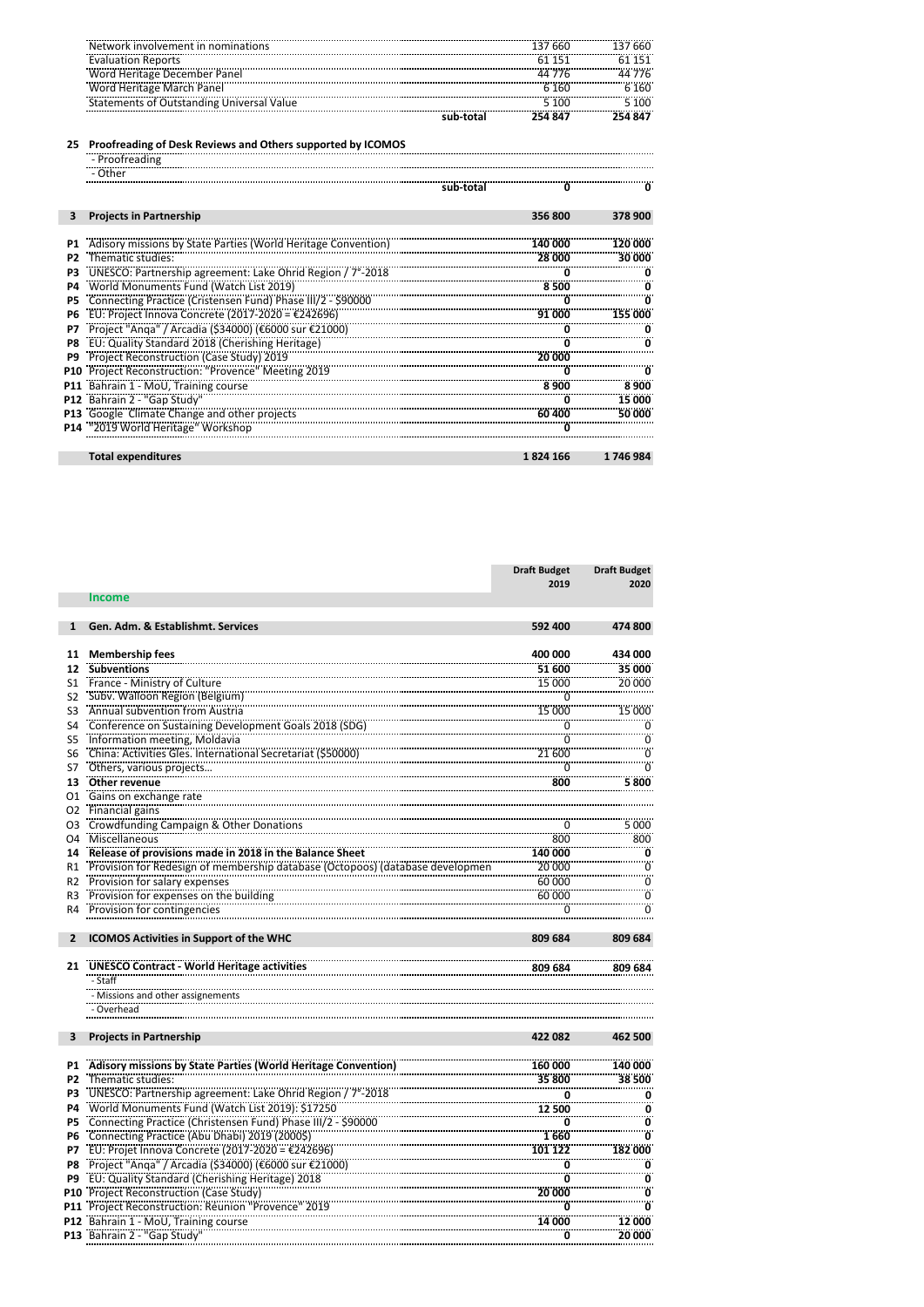| P14 Google Climate Change and other projects                                    | 77 OOC    | ı nnn     |
|---------------------------------------------------------------------------------|-----------|-----------|
| Total Income                                                                    | 1 824 166 | 1 746 984 |
|                                                                                 |           |           |
| Net gain or loss for the period (Difference: Total income - Total expenditures) |           |           |
|                                                                                 |           |           |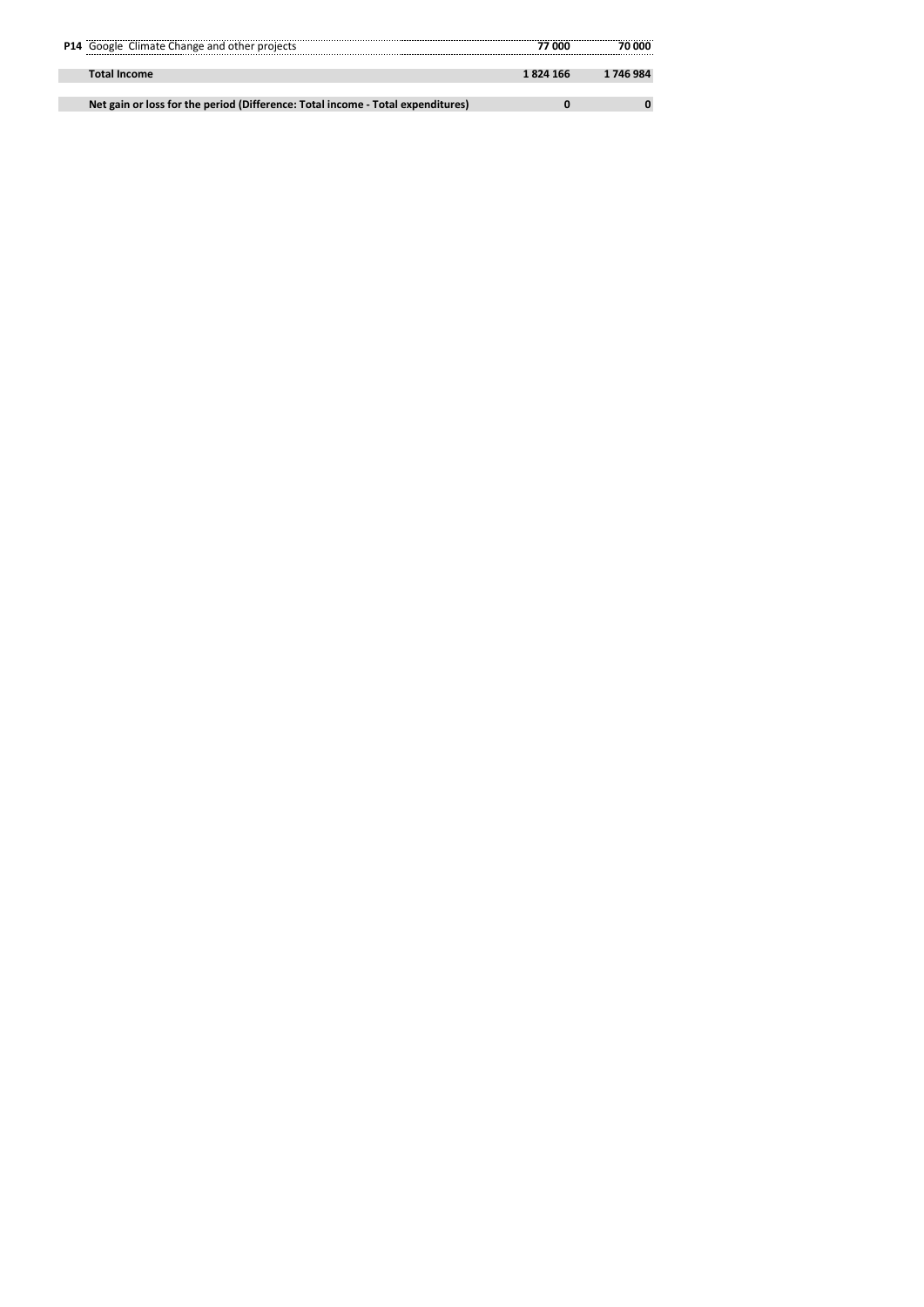# **ICOMOS**

## **ICOMOS - Projet de budget 2020**

|                             |                                                                                                                                                                                     |              | <b>Budget approuvé</b> | Projet de budget         |
|-----------------------------|-------------------------------------------------------------------------------------------------------------------------------------------------------------------------------------|--------------|------------------------|--------------------------|
|                             |                                                                                                                                                                                     |              | <b>Mars</b>            | 2020                     |
|                             | <b>Dépenses</b>                                                                                                                                                                     |              | 2019                   |                          |
| $\mathbf{1}$                | Adm. Générale & services d'établissement                                                                                                                                            |              | 1067142                | 967 860                  |
|                             |                                                                                                                                                                                     |              |                        |                          |
| А                           | Coûts de personnel<br>Personnel administratif, charges nettes et charges sociales : (12 mois)                                                                                       |              | 690 292                | 640 000                  |
| A1<br>A2                    | Directeur Général                                                                                                                                                                   |              | 100 795                | 102 307                  |
| A3                          | Stagiaires (en moyenne l'indemnité mensuelle est de 550€)                                                                                                                           |              | 21 1 20                | 19 9 93                  |
|                             |                                                                                                                                                                                     | sous-total A | 812 207                | 762 300                  |
|                             |                                                                                                                                                                                     |              |                        |                          |
| В                           | Equipement, impression, coûts opérationnels et publications                                                                                                                         |              |                        |                          |
| <b>B1</b>                   | Comptabilité<br>Internet-Informatique / Téléphonie / Site Web                                                                                                                       |              | 21080<br>42 960        | 21 080<br>30 500         |
| <b>B2</b><br>B <sub>3</sub> | Courrier                                                                                                                                                                            |              | 2 100                  | $\frac{1}{2}$            |
| <b>B4</b>                   | <b>Photocopies</b>                                                                                                                                                                  |              | 3 2 8 0                | 3 2 8 0                  |
| <b>B5</b>                   | Fournitures                                                                                                                                                                         |              | 3 500                  | 3500                     |
| B6                          | Rapport Annuel (activité ICOMOS)                                                                                                                                                    |              | 2 500                  | 2500                     |
| B <sub>8</sub>              | <b>Divers</b>                                                                                                                                                                       |              | 7000                   | 7000                     |
|                             |                                                                                                                                                                                     | sous-total B | 82 4 20                | 69960                    |
| c                           | <b>Projets internes</b>                                                                                                                                                             |              |                        |                          |
| C1                          | Evènements et Colloques                                                                                                                                                             |              | 5 0 0 0                | 5 000                    |
| C <sub>2</sub>              | Refonte de la Base des Membres (Octopoos) et autres projets informatiques                                                                                                           |              | 20 000                 | 5000                     |
| C <sub>3</sub>              | Archives ICOMOS                                                                                                                                                                     |              | 5 000                  |                          |
| C <sub>4</sub>              | Objectifs de développement durable (Expert: Ege Yildirim)<br>Projets "ICOMOS Chine" : Atelier Asie (150005) (Tx de change = 1,20)                                                   |              | 8 500                  | 8500                     |
| C <sub>5</sub>              | Autres, divers                                                                                                                                                                      |              | 12 500<br>10 000       | $\overline{0}$<br>10 000 |
| C8                          |                                                                                                                                                                                     |              | 61 000                 | 28 500                   |
|                             |                                                                                                                                                                                     | sous-total C |                        |                          |
| D                           | <b>Services &amp; Taxes</b>                                                                                                                                                         |              |                        |                          |
| D <sub>1</sub>              | Location des bureaux                                                                                                                                                                |              |                        | $\overline{0}$           |
| D <sub>2</sub>              | Charges (Electricité/Eau)<br>Charges bancaires                                                                                                                                      |              | 60 000                 | 55 000                   |
| D <sub>3</sub>              |                                                                                                                                                                                     |              | 4500                   | 4568<br>—<br>0           |
| D4                          | Perte sur change de devises                                                                                                                                                         |              | $\overline{0}$<br>5015 | 5 0 9 0                  |
| D5<br>D6                    | Achats divers (machines, autres)                                                                                                                                                    |              | 8500                   | 8628                     |
|                             |                                                                                                                                                                                     | sous-total D | 78015                  | 73 285                   |
|                             |                                                                                                                                                                                     |              |                        |                          |
| Е                           | <b>Réunions statutaires</b>                                                                                                                                                         |              |                        |                          |
| E1                          | ncomentation in the separature officiels et autres)<br>Réceptions (Comités, Représentants officiels et autres)<br>Voyage & Per Diem du personnel (y compris participation AGA 2019) |              | 5 000                  | 5 000                    |
| E2<br>E3                    | Frais AGA                                                                                                                                                                           |              | 7500<br>5 000          | 7500<br>5 0 7 5          |
| E4                          | Fonds de réserve                                                                                                                                                                    |              | 5 000                  | 5075                     |
|                             |                                                                                                                                                                                     | sous-total E | 22 500                 | 22 650                   |
|                             |                                                                                                                                                                                     |              |                        |                          |
|                             | Adhésions & base de données Gilles Nourrissier                                                                                                                                      |              |                        |                          |
| F1                          | Impressions                                                                                                                                                                         |              | 4500                   | 4568                     |
|                             | F2 Affranchissement                                                                                                                                                                 | sous-total F | 6 500<br>11 000        | 6598<br>11 165           |
|                             |                                                                                                                                                                                     |              |                        |                          |
| $\mathbf{2}$                | Activités de l'ICOMOS en soutien de la convention PM                                                                                                                                |              | 400 224                | 400 224                  |
|                             |                                                                                                                                                                                     |              |                        |                          |
|                             | 21 Management et Coordination des services de conseil                                                                                                                               |              |                        |                          |
|                             | Soutien professionnel (Point 1 A)<br>Equipements et charges de communication                                                                                                        |              | 11 050                 | 11 050                   |
|                             |                                                                                                                                                                                     | sous-total   | 11 050                 | 11050                    |
|                             | 22 Participation au Comité du PM et autres réunions                                                                                                                                 |              |                        |                          |
|                             | - Réunion du Comité du PM                                                                                                                                                           |              | 35 000                 | 35 000                   |
|                             | - Centre du PM et Organismes de conseil                                                                                                                                             |              | 3500                   | 3 500                    |
|                             |                                                                                                                                                                                     | sous-total   | 38 500                 | 38 500                   |
|                             | 23 Conservation et Services de suivi<br>Soutien professionnel (Point 1 A)                                                                                                           |              |                        |                          |
|                             | Participation au réseau                                                                                                                                                             |              | 72 375                 | 72 375                   |
|                             | - Missions de suivi                                                                                                                                                                 |              | 57 375                 | 57375                    |
|                             | - Autres évaluations                                                                                                                                                                |              | <br>15 000             | 15 000                   |
|                             | Réunions                                                                                                                                                                            |              | 4 300                  | 4 300                    |
|                             | <b>Evaluations techniques</b>                                                                                                                                                       |              | 18 000                 | 18 000                   |
|                             | Rapports periodiques                                                                                                                                                                |              | 1 1 5 2                | 1 1 5 2<br>95 827        |
|                             |                                                                                                                                                                                     | sous-total   | 95 827                 |                          |
|                             |                                                                                                                                                                                     |              |                        |                          |

|                 | <b>Budget</b> | <b>Draft Budget</b> |
|-----------------|---------------|---------------------|
|                 | 2019          | 2020                |
| <b>Dépenses</b> |               |                     |

#### **24 Services d'évaluation et travail en lien**

Soutien professionnel (Point 1 A)........... .................. . . . . . . .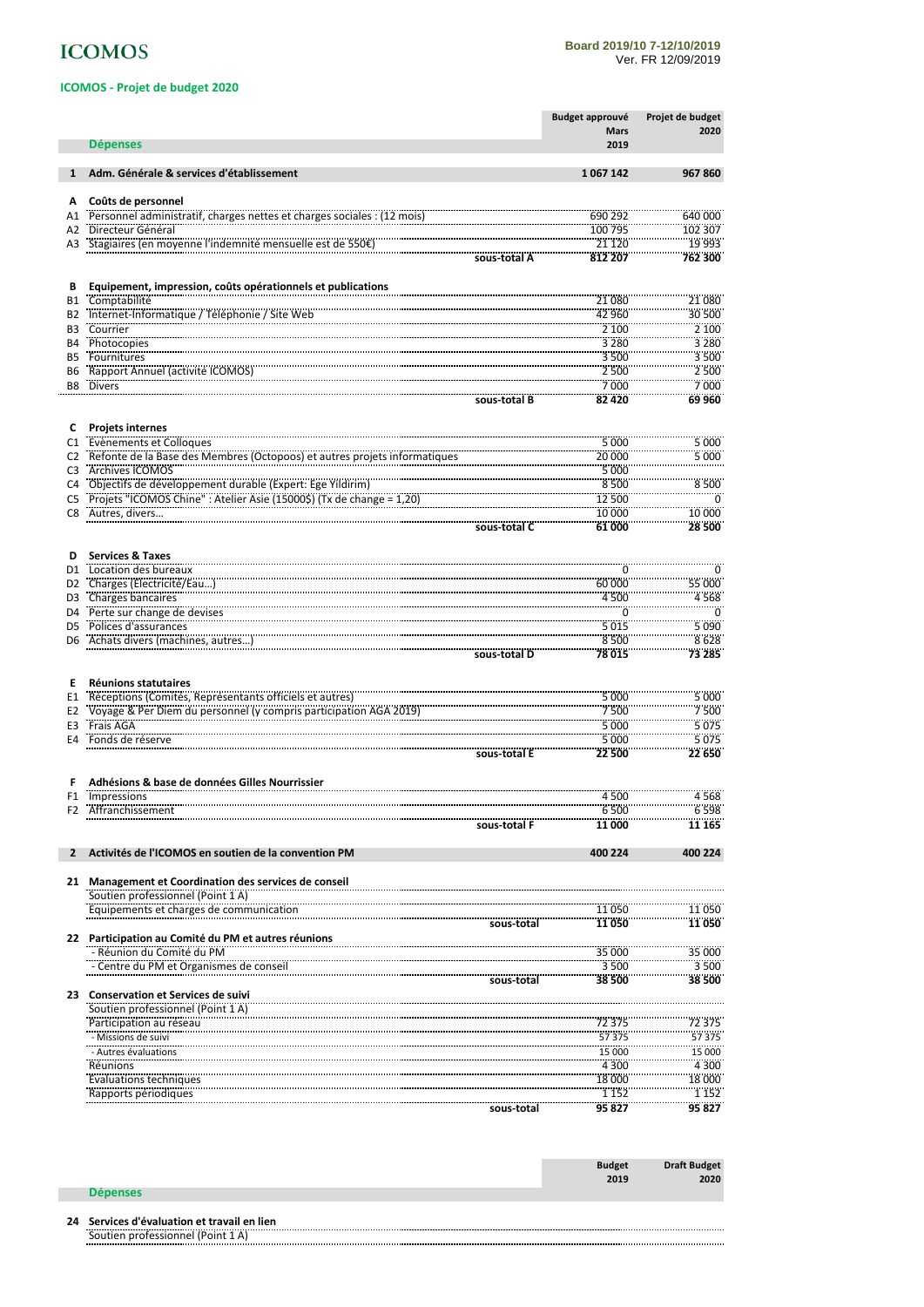| -----------------------------------<br>ticipation au réseau dans les propositions d'inscription | 660     | 660                   |
|-------------------------------------------------------------------------------------------------|---------|-----------------------|
| ipports d'évaluation                                                                            |         |                       |
| Panel de décembre du patrimoine mondial                                                         |         | .<br>.                |
| Panel de mars du patrimoine mondial                                                             | 160     | 160                   |
| clarations de valeur universelle exceptionnelle                                                 |         | 100<br>-------------- |
|                                                                                                 | 254 847 | . 847                 |

## **25 Relectures d'études docuements et Divers pris en charge par ICOMOS**

|    | - Relectures                                                                                                                                                                                                                             |            |          |           |
|----|------------------------------------------------------------------------------------------------------------------------------------------------------------------------------------------------------------------------------------------|------------|----------|-----------|
|    |                                                                                                                                                                                                                                          |            |          |           |
|    |                                                                                                                                                                                                                                          | sous-total |          |           |
|    | Projets en partenariat                                                                                                                                                                                                                   |            | 356800   | 378 900   |
|    | Missions de conseil par les Etats parties (Convention du patrimoine mondial)<br>Etudes thématiques : 28 000<br>Wesco : Accord de parternariat : Région du lac d'Ohrid / 7 -2018<br>World Monuments Fund (Watch List 2019)                |            |          |           |
|    |                                                                                                                                                                                                                                          |            |          | 000       |
| P3 |                                                                                                                                                                                                                                          |            |          |           |
| P4 |                                                                                                                                                                                                                                          |            |          |           |
|    |                                                                                                                                                                                                                                          |            |          |           |
| P6 | 8 500<br>Connecting Practice (Cristensen Fund) Phase III/2 - 900005<br>UE : Projet Innova Concrete (2017-2020 = 2426966)<br>Projet "Anga" / Arcadia (340005) (60006 sur 210006)<br>UE : Quality Standard 2018 (Cherishing Heritage)<br>U |            |          |           |
| P7 |                                                                                                                                                                                                                                          |            |          |           |
| P8 |                                                                                                                                                                                                                                          |            |          |           |
|    | Projet Reconstruction (Etudes de cas) 2019<br>Projet Reconstruction : Réunion "Provence" 2019<br>Projet Reconstruction : Réunion "Provence" 2019                                                                                         |            |          |           |
|    |                                                                                                                                                                                                                                          |            |          |           |
|    |                                                                                                                                                                                                                                          |            |          |           |
|    |                                                                                                                                                                                                                                          |            |          |           |
|    |                                                                                                                                                                                                                                          |            |          |           |
|    | e and the state of the Cap Study Courses of the Cap Study Courses and the Cap Study Courses of the Cap Study C<br>P13 Google Climate Change et autres projets<br>P14 Atelier Patrimoine mondial 2019                                     |            |          |           |
|    |                                                                                                                                                                                                                                          |            |          |           |
|    | <b>Total dépenses</b>                                                                                                                                                                                                                    |            | 1824 166 | 1 746 984 |

|                 |                                                                                                                                              | <b>Budget approuvé</b>  | Projet de budget                                  |
|-----------------|----------------------------------------------------------------------------------------------------------------------------------------------|-------------------------|---------------------------------------------------|
|                 |                                                                                                                                              | <b>Mars</b>             | 2020                                              |
|                 | <b>Revenus</b>                                                                                                                               | 2019                    |                                                   |
|                 |                                                                                                                                              |                         |                                                   |
| $\mathbf{1}$    | Adm. Générale & services d'établissement                                                                                                     | 592 400                 | 474 800                                           |
|                 |                                                                                                                                              |                         |                                                   |
| 11              | <b>Cotisations</b>                                                                                                                           | 400 000                 | 434 000                                           |
| 12              | <b>Subventions</b>                                                                                                                           | 51 600                  | 35 000                                            |
| S1              | France - Ministère de la Culture                                                                                                             | 15 000                  | 20 000                                            |
| S2              | Subv. de la région wallone (Belgique)                                                                                                        | 0                       |                                                   |
| S3              | Subvention annuelle de l'Autriche                                                                                                            | 15 000                  | 15 000                                            |
| S4              | Colloque Sustaining Development Goals 2018 (SDG)                                                                                             | 0                       | $\overline{\phantom{a}}$ $\overline{\phantom{a}}$ |
| S5              | Réunion d'information, Moldavie                                                                                                              | $\overline{0}$          | $\overline{0}$                                    |
| S6              |                                                                                                                                              | 21 600                  | $\overline{0}$                                    |
| S7              | Chine : Activités Gles. Secrétariat international (500003)                                                                                   | 0                       | $\overline{0}$                                    |
| 13              | Autres revenus                                                                                                                               | 800                     | 5800                                              |
| 01              | Gains sur taux de change                                                                                                                     |                         |                                                   |
| 02              | Gains out come one                                                                                                                           |                         |                                                   |
| O3              | Campagne de financement communautaire & autres dons                                                                                          | $\Omega$                | 5 000                                             |
| O4              | <b>Divers</b>                                                                                                                                | 800                     | 800                                               |
| 14              | Dissolution de provisions constituées en 2018 dans le bilan<br>Provision pour Refonte de la Base des Membres (Octopoos) (Développement base) | 140 000                 |                                                   |
| R1              |                                                                                                                                              | 20 000                  | $\overline{\phantom{a}}$                          |
| R <sub>2</sub>  | Provision pour charge salariale                                                                                                              | 60 000                  | $\overline{0}$                                    |
| R3              | Provision Charges sur Immeuble                                                                                                               | 60 000                  | $\overline{0}$                                    |
| R4              | Provision pour risque                                                                                                                        | 0                       | $\overline{0}$                                    |
|                 |                                                                                                                                              |                         |                                                   |
| $\mathbf{2}$    | Activités de l'ICOMOS en soutien de la convention PM                                                                                         | 809 684                 | 809 684                                           |
|                 |                                                                                                                                              |                         |                                                   |
|                 | 21 Contrat UNESCO - Activités du patrimoine mondial                                                                                          | 809 684                 | 809 684                                           |
|                 | - Personnel                                                                                                                                  |                         |                                                   |
|                 | - Missions et autres affectations                                                                                                            |                         |                                                   |
|                 | - Frais généraux                                                                                                                             |                         |                                                   |
|                 |                                                                                                                                              |                         |                                                   |
| 3               | Proects en partenariat                                                                                                                       | 422 082                 | 462 500                                           |
|                 |                                                                                                                                              |                         |                                                   |
| P1              | Missions de conseil par les États parties (Convention du patrimoine mondial)                                                                 | 160 000                 | 140 000                                           |
| P2              | Etudes thématiques :                                                                                                                         | 35 800                  | 38 500                                            |
| P3              | UNESCO: Accord de parternariat : Région du lac d'Ohrid / 7°-2018<br>World Monuments Fund (Watch List 2019)                                   | .<br>0                  | <br>0                                             |
| <b>P4</b>       |                                                                                                                                              | 12 500                  | 0                                                 |
| <b>P5</b>       | Connecting Practice (Christensen Fund) Phase III/2 - 90000\$                                                                                 | 0                       |                                                   |
| Р6              |                                                                                                                                              | 1660                    | 0                                                 |
| P7              | Connecting Practice (Abu Dhabi) 2019 (2000\$)<br>UE : Projet Innova Concrete (2017-2020 = 242696€)                                           | 101 122                 | 182 000                                           |
| P8              |                                                                                                                                              | 0                       |                                                   |
| P9              | Projet "Anga" / Arcadia (34000\$) (6000€ sur 21000€)<br>Projet "Anga" / Arcadia (34000\$) (6000€ sur 21000€)                                 | $\overline{\mathbf{0}}$ | $\overline{\phantom{a}}$                          |
| P <sub>10</sub> | Projet Reconstruction (Etude de cas)                                                                                                         | 20 000                  | <br>0                                             |
| P11             | Projet Reconstruction : Réunion "Provence" 2019                                                                                              | 0                       | $\ddot{\mathbf{0}}$                               |
|                 | P12 Bahrain 1 - MoU, Cours de Formation                                                                                                      | 14 000                  | 12 000                                            |
|                 | P13 Bahrain 2 - Etude "Gap Study"                                                                                                            |                         | 20 000                                            |
|                 |                                                                                                                                              | 0                       |                                                   |